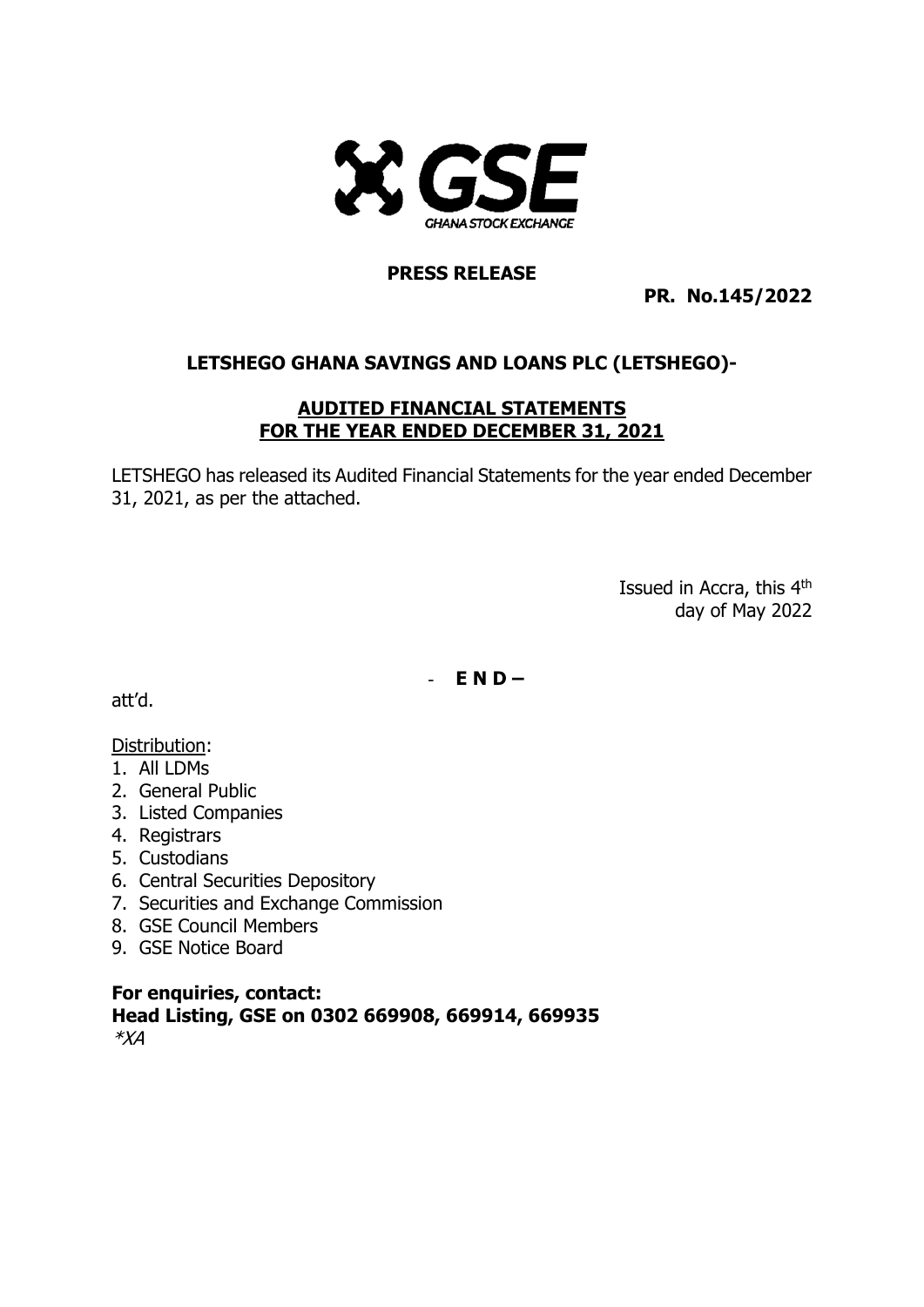

# **LETSHEGO GHANA SAVINGS AND LOANS PLC**

# AUDITED FINANCIAL STATEMENTS FOR THE YEAR ENDED 31ST DECEMBER 2021

Published in compliance with the requirements of the Listing Rules of the Ghana Stock Exchange (GSE).